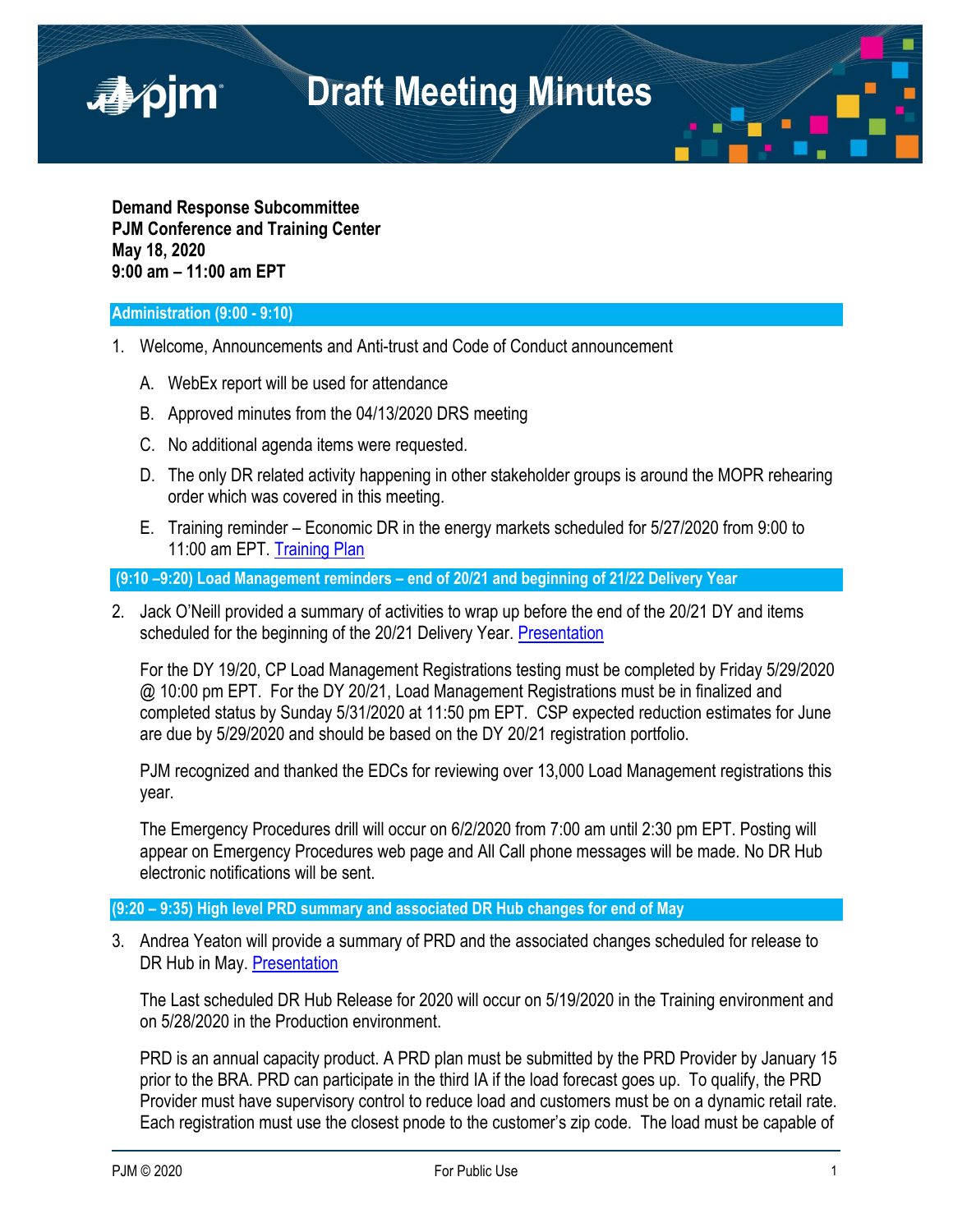reducing within 15 minutes when the LMP at the pnode is greater than the Price, which comes from the daily offers in Markets Gateway for each pnode entered by the PRD Provider. PRD may set price if marginal. PRD registrations must be confirmed by May 31st prior to the DY. PRD locations > 10 KW must have their own registration.

Any PJM member can be a PRD provider and will be responsible for all PRD obligations and penalties. The LSE on the registration receives the PRD Credit. This [training](https://www.pjm.com/-/media/training/core-curriculum/ip-dsr/in-dr-hub-and-markets-gateway.ashx?la=en) provides guidance for submitting the information in Markets Gateway.

If no PRD event occurs, the resource must perform a test. Follow the same rules as Load Management Testing.

**(9:35 – 11:00) MOPR rehearing order and potential impact to DR items in the March PJM compliance filing**

4. Pete Langbein and Josh Bruno will discuss MOPR rehearing order and potential changes to DR items included in the prior compliance filing. [Presentation](https://www.pjm.com/-/media/committees-groups/subcommittees/drs/2020/20200518/20200518-item-04a-mopr-rehearing-rrder-dr-impact.ashx)

MOPR will be by location not resource. (Location = EDC account number). MOPR status will be tracked by location and MW. Existing locations not pre-registered and offered in the BRA will revert back to New status and use the NetCONE price. Resource must be pre-registered and offered in each BRA to keep existing status. PJM still working on the Unit Specific Exemption and will coordinate with IMM.

# **Future Agenda Items**

■pjm

Agenda items requested for a future meeting.

• Summer period DR MOPR use case example (default floor)

### **Future Meeting Dates**

| Thursday<br>Thursday<br>Monday<br>Thursday<br>Monday<br>Monday | 6/11/2020<br>7/9/2020<br>8/3/2020<br>9/3/2020<br>10/5/2020<br>11/2/2020 | 1:00 pm $-$ 4:00 pm<br>1:00 pm $-$ 4:00 pm<br>$9:00$ am $-12:00$ pm<br>1:00 pm $-$ 4:00 pm<br>1:00 pm $-$ 4:00 pm<br>$9:00$ am $-12:00$ pm |
|----------------------------------------------------------------|-------------------------------------------------------------------------|--------------------------------------------------------------------------------------------------------------------------------------------|
|                                                                |                                                                         |                                                                                                                                            |
| Thursday                                                       | 12/3/2020                                                               | 1:00 pm $-$ 4:00 pm                                                                                                                        |

Author: Jack Thomas

| Langbein      | Pete         | Chair                             |                             |
|---------------|--------------|-----------------------------------|-----------------------------|
| Thomas        | Jack         | Secretary                         |                             |
| Anders        | David        | PJM Interconnection, LLC          | Not Applicable              |
| Anthony       | Jason        | KORenergy, Ltd.                   | <b>Other Supplier</b>       |
|               |              | <b>Baltimore Gas and Electric</b> |                             |
| <b>Bloom</b>  | David        | Company                           | <b>Transmission Owner</b>   |
| <b>Board</b>  | Jenny        | DE PSC                            | None                        |
| <b>Brooks</b> | Royce        | <b>ODEC</b>                       | <b>Electric Distributor</b> |
| <b>Bruno</b>  | Joshua       | PJM Interconnection, LLC          | Not Applicable              |
| Campbell      | <b>Bruce</b> | EnergyConnect, Inc.               | <b>Other Supplier</b>       |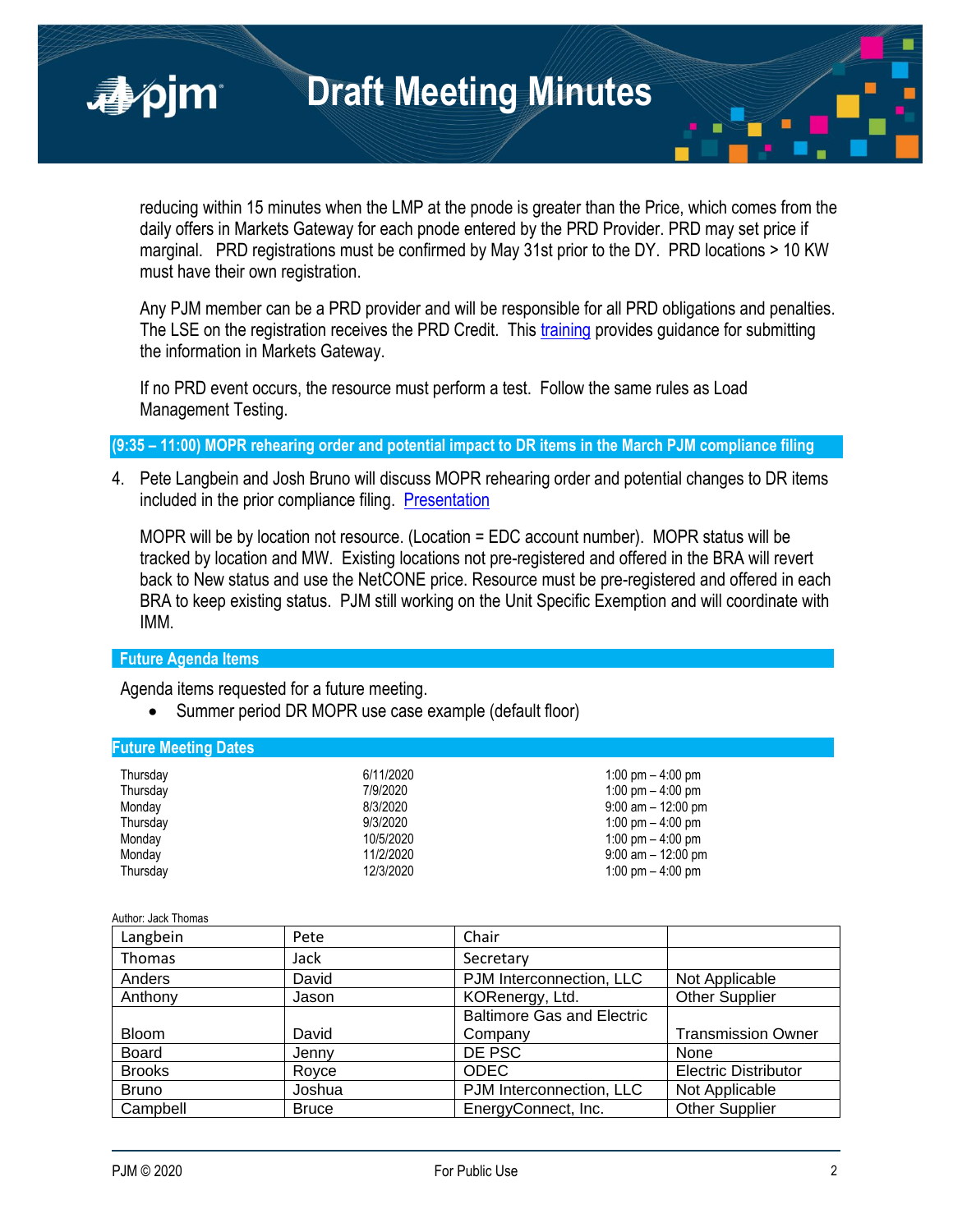

|               |                 | <b>Duke Energy Business</b>       |                             |
|---------------|-----------------|-----------------------------------|-----------------------------|
| Colpo         | Marc            | Services LLC                      | <b>Transmission Owner</b>   |
|               |                 | Dynegy Power Marketing,           |                             |
| Cox           | Jason           | Inc.                              | <b>Generation Owner</b>     |
| D'Alessandris | Lou             | FirstEnergy Solutions Corp.       | <b>Transmission Owner</b>   |
|               |                 | <b>Dominion Energy</b>            |                             |
| Davis         | James (Jim)     | Marketing, Inc.                   | <b>Generation Owner</b>     |
|               |                 | <b>DE Public Service</b>          |                             |
| DeLosa        | Joseph          | Commission                        | Not Applicable              |
|               |                 | <b>Advanced Energy</b>            |                             |
| Dennis        | Jeff            | Economy, Inc.                     | Not Applicable              |
| Dorko         | Keri            | Monitoring Analytics, LLC         | Not Applicable              |
| Drom          | Richard         | <b>Eckert Seamans</b>             | Not Applicable              |
|               |                 | East Kentucky Power               |                             |
| Dugan         | Chuck           | Cooperative, Inc.                 | <b>Transmission Owner</b>   |
|               |                 | <b>Commonwealth Edison</b>        |                             |
| Eber          | Jim             | Company                           | <b>Transmission Owner</b>   |
|               |                 | <b>Duke Energy Business</b>       |                             |
| Ehrichs       | Lisa            | Services LLC                      | <b>Generation Owner</b>     |
| Fan           | Zhenyu          | PJM Interconnection, LLC          | Not Applicable              |
|               |                 | Appalachian Power                 |                             |
| Fee           | George          | Company                           | <b>Transmission Owner</b>   |
| Feldman       | <b>Brett</b>    | Navigant Consulting, Inc.         | Not Applicable              |
| Fiano         | Anna            | KeyTex Energy, LLC                | <b>Other Supplier</b>       |
|               |                 | <b>Customized Energy</b>          |                             |
| Filomena      | Guy             | Solutions, Ltd.                   | Not Applicable              |
| Fishback      | Luke            | Affirmed Energy LLC               | Other Supplier              |
| Foladare      | Kenneth         | Tangibl                           | Not Applicable              |
| Foust         | Wolfgang (Wolf) | NuEnergen, LLC                    | <b>Other Supplier</b>       |
|               |                 | IN Office of Utility              |                             |
| Gahimer       | Michael         | <b>Consumer Counselor</b>         | <b>End User Customer</b>    |
|               |                 | Appalachian Power                 |                             |
| Gates         | <b>Terry</b>    | Company                           | <b>Transmission Owner</b>   |
|               |                 | <b>PSEG Energy Resources</b>      |                             |
| Greiner       | Gary            | and Trade LLC                     | <b>Other Supplier</b>       |
|               |                 | Market Interconnection            |                             |
| Hastings      | David           | <b>Consulting Services (MICS)</b> | Not Applicable              |
| Hoatson       | Tom             | Riverside Generating, LLC         | Other Supplier              |
|               |                 | <b>Customized Energy</b>          |                             |
| Horning       | Lynn Marie      | Solutions, Ltd.                   | Not Applicable              |
| Hyzinski      | Tom             | <b>GT Power Group</b>             | Not Applicable              |
|               |                 | American Municipal Power,         |                             |
| ller          | Art             | Inc.                              | <b>Electric Distributor</b> |
|               |                 | <b>Customized Energy</b>          |                             |
| Johnson       | Carl            | Solutions, Ltd.                   | Not Applicable              |
|               |                 | <b>Indiana Utility Regulatory</b> |                             |
| Johnston      | David           | Commission                        | Not Applicable              |
| Kauffman      | <b>Brian</b>    | EnerNOC, Inc.                     | <b>Other Supplier</b>       |
|               |                 | Appalachian Power                 |                             |
| Kirk          | Ryan            | Company                           | <b>Transmission Owner</b>   |
| Kogut         | George          | New York Power Authority          | <b>Other Supplier</b>       |
|               |                 |                                   |                             |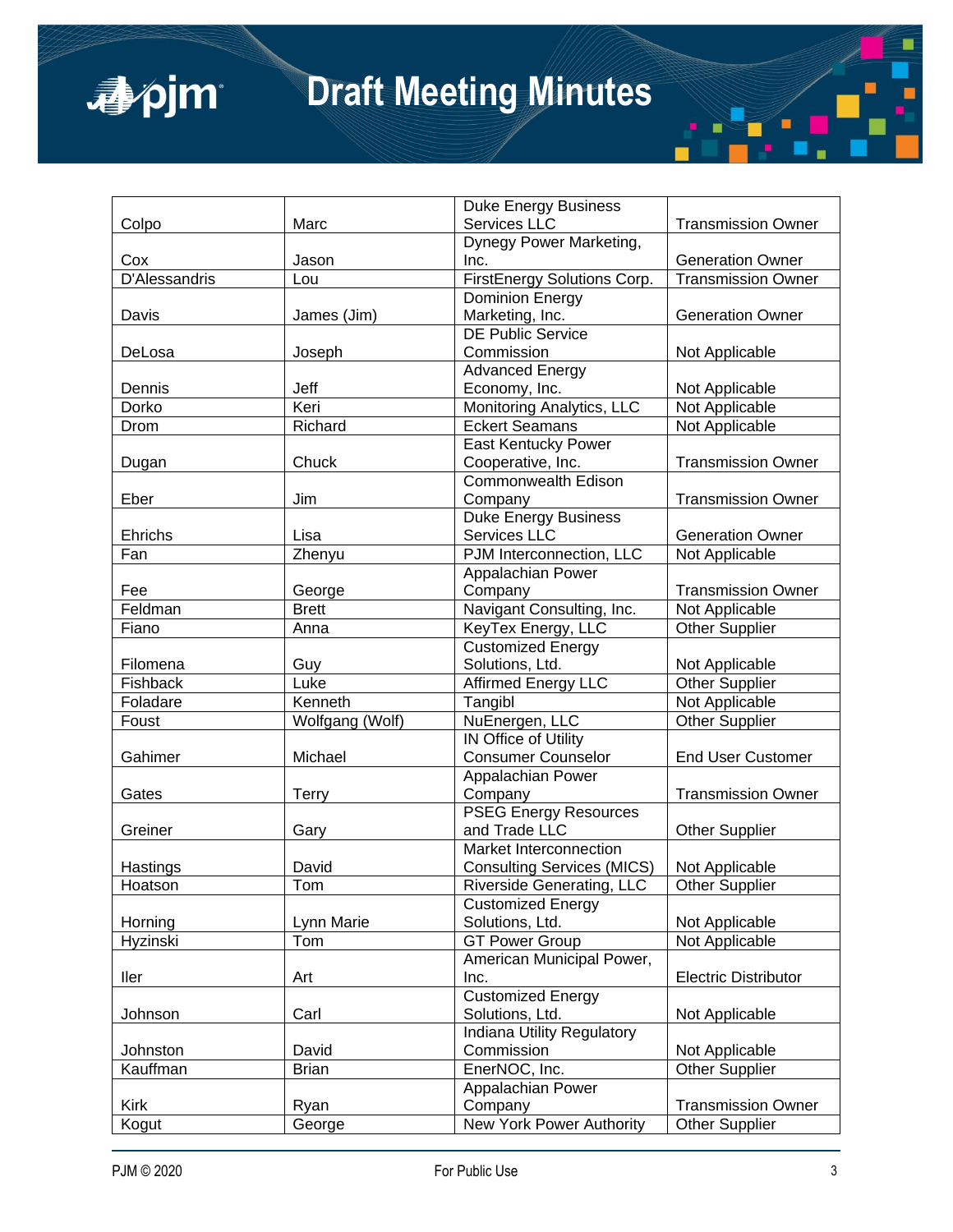

| Korandovich | <b>Bob</b>    | KORenergy, Ltd.                      | <b>Other Supplier</b>     |
|-------------|---------------|--------------------------------------|---------------------------|
| Lu          | Chenchao      | PJM Interconnection, LLC             | Not Applicable            |
|             |               | <b>McNees Wallace &amp; Nurick</b>   |                           |
| Mabry       | David         | <b>LLC</b>                           | Not Applicable            |
|             |               | Office of the Peoples                |                           |
|             |               | Counsel for the District of          |                           |
| Mariam      | Yohannes      | Columbia                             | <b>End User Customer</b>  |
| Marzewski   | <b>Skyler</b> | Monitoring Analytics, LLC            | Not Applicable            |
|             |               | <b>Baltimore Gas and Electric</b>    |                           |
| McDaniel    | John          | Company                              | <b>Transmission Owner</b> |
|             |               | Jersey Central Power &               |                           |
| Meridionale | Kevin         | Light Company                        | <b>Transmission Owner</b> |
|             |               | Commonwealth Edison                  |                           |
| Miller      | John          | Company                              | <b>Transmission Owner</b> |
|             |               | <b>AEP</b> Appalachian               |                           |
|             |               | Transmission Company,                |                           |
| Mohammed    | Muneeb        | Inc.                                 | <b>Transmission Owner</b> |
| Nyemko      | Masha         | PJM Interconnection, LLC             | Not Applicable            |
|             |               | Appalachain Power                    |                           |
| Ondayko     | <b>Brock</b>  | Company                              | <b>Transmission Owner</b> |
| O'Neill     | <b>Jack</b>   | PJM Interconnection, LLC             | Not Applicable            |
| Polka       | Joseph        | Duquesne Light Company               | <b>Transmission Owner</b> |
| Poulos      | Greg          | <b>CAPS</b>                          | Not Applicable            |
| Powers      | Sean          | Linde Energy Services, Inc.          | <b>End User Customer</b>  |
| Rodriguez   | Tomas         | Illinois gov office                  | Not Applicable            |
|             |               | Customized Energy                    |                           |
| Sasser      | Jonathan      | Solutions, Ltd.*                     | Not Applicable            |
| Scheidecker | Paul          | PJM Interconnection, LLC             | Not Applicable            |
| Singer      | Chad          | Trane Grid Services, LLC             | <b>Other Supplier</b>     |
| Sorrels     | James         | <b>AEP</b>                           | <b>Transmission Owner</b> |
|             |               | <b>Public Service Electric &amp;</b> |                           |
| Svenson     | Heather       | <b>Gas Company</b>                   | <b>Transmission Owner</b> |
|             |               | <b>Tangent Energy Solutions,</b>     |                           |
| Swalwell    | <b>Brad</b>   | Inc.                                 | <b>Other Supplier</b>     |
| Sweeney     | Rory          | <b>GT Power Group</b>                | Not Applicable            |
| Trevino     | Rita          | Siemens Industry, Inc.               | <b>Other Supplier</b>     |
| Watts       | Shane         | PJM Interconnection, LLC             | Not Applicable            |
|             |               | Michigan Public Power                |                           |
| Weeks       | Thomas        | Agency                               | <b>Generation Owner</b>   |
| Wehnes      | Kathleen      | Maryland.gov                         | Not Applicable            |
|             |               | Metropolitan Edison                  |                           |
| Wehr        | Christopher   | Company                              | <b>Transmission Owner</b> |
| Whitehead   | Jeffrey       | <b>GT Power Group</b>                | Not Applicable            |
| Willey      | Amy           | Delaware.gov                         | Not Applicable            |
| Wilmoth     | Emily         | Dominion Virginia Power              | Not Applicable            |
|             |               | Madison Gas & Electric               |                           |
| Wisersky    | Megan         | Company                              | <b>Other Supplier</b>     |
| Yeaton      | Andrea        | PJM Interconnection, LLC             | Not Applicable            |

**Antitrust:**